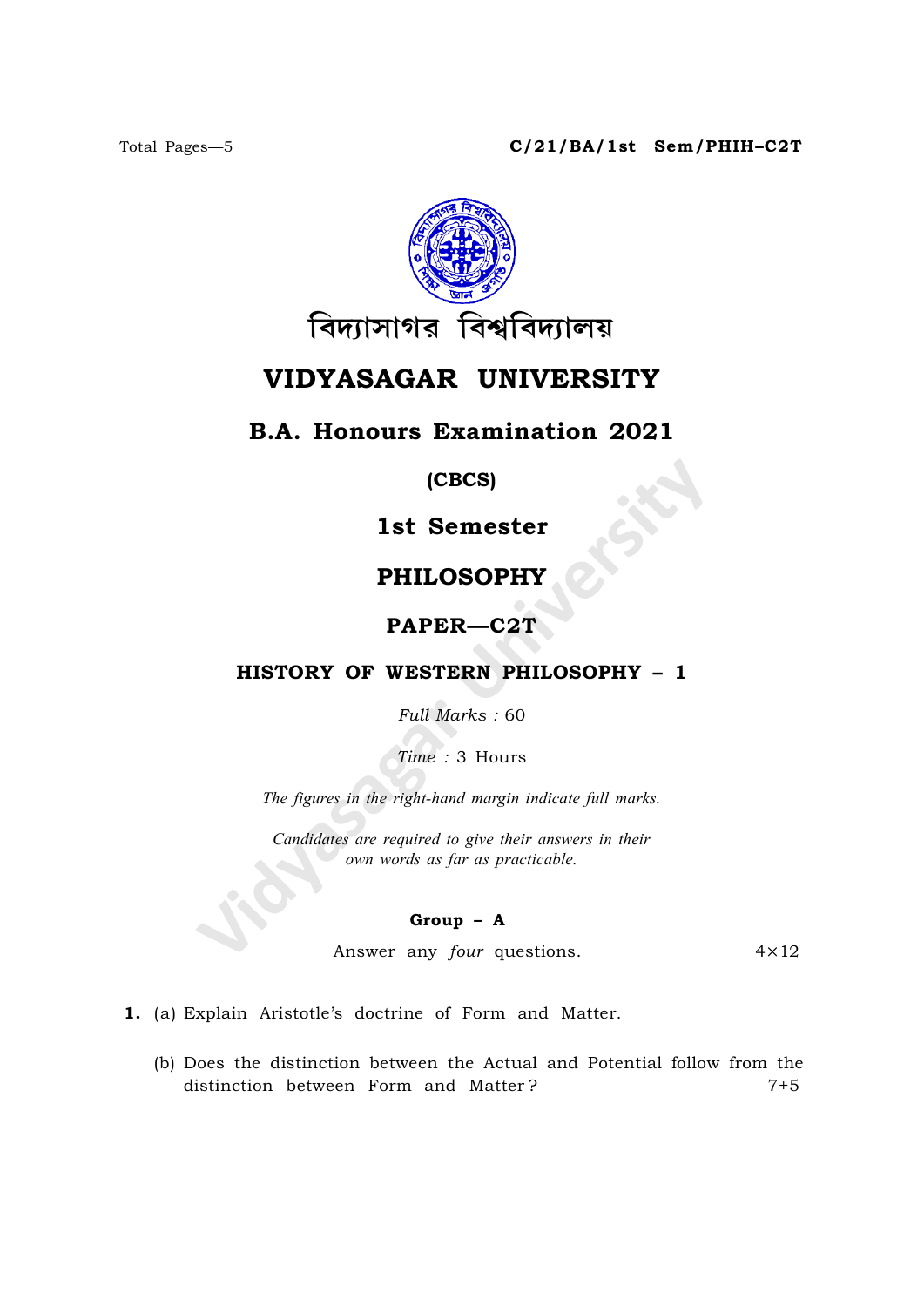- **2.** Explain and examine Leibnitz's theory of Monad. 22
- 3. (a) How does Descartes arrive at the principle of 'Cogito-ergo-sum' ? Explain.
	- (b) What are the implications of this principle ?  $7+5$
- 4. (a) Elucidate Spinaza's theory of substance.
	- (b) How, according to spinoza, are attributes related to substance ? Discuss. 8+4
- 5. Critically consider Leibnitz's doctrine of Pre-established harmony. 8+4
- **6.** Explain the theory of knowledge, according to plato. 12
- 7. (a) Explain Aristotle's theory of Causation.
	- (b) How does he reduce his notion of four-fold causation to the dualistic principle of form and matter. 6+6
- 8. Discuss the proofs for the existence of God, according to Descartes.

#### 12

### Group – B

Answer any six questions.  $6 \times 2$ 

- 9. What according to Leibnitz is the principle of sufficient reason ?
- 10. What, according to Plato, are the different levels of knowledge ?
- 11. Why Monad is regarded as windowless ?
- 12. What is knowledge, state after plato?

### C/21/BA/1st Sem/PHIH–C2T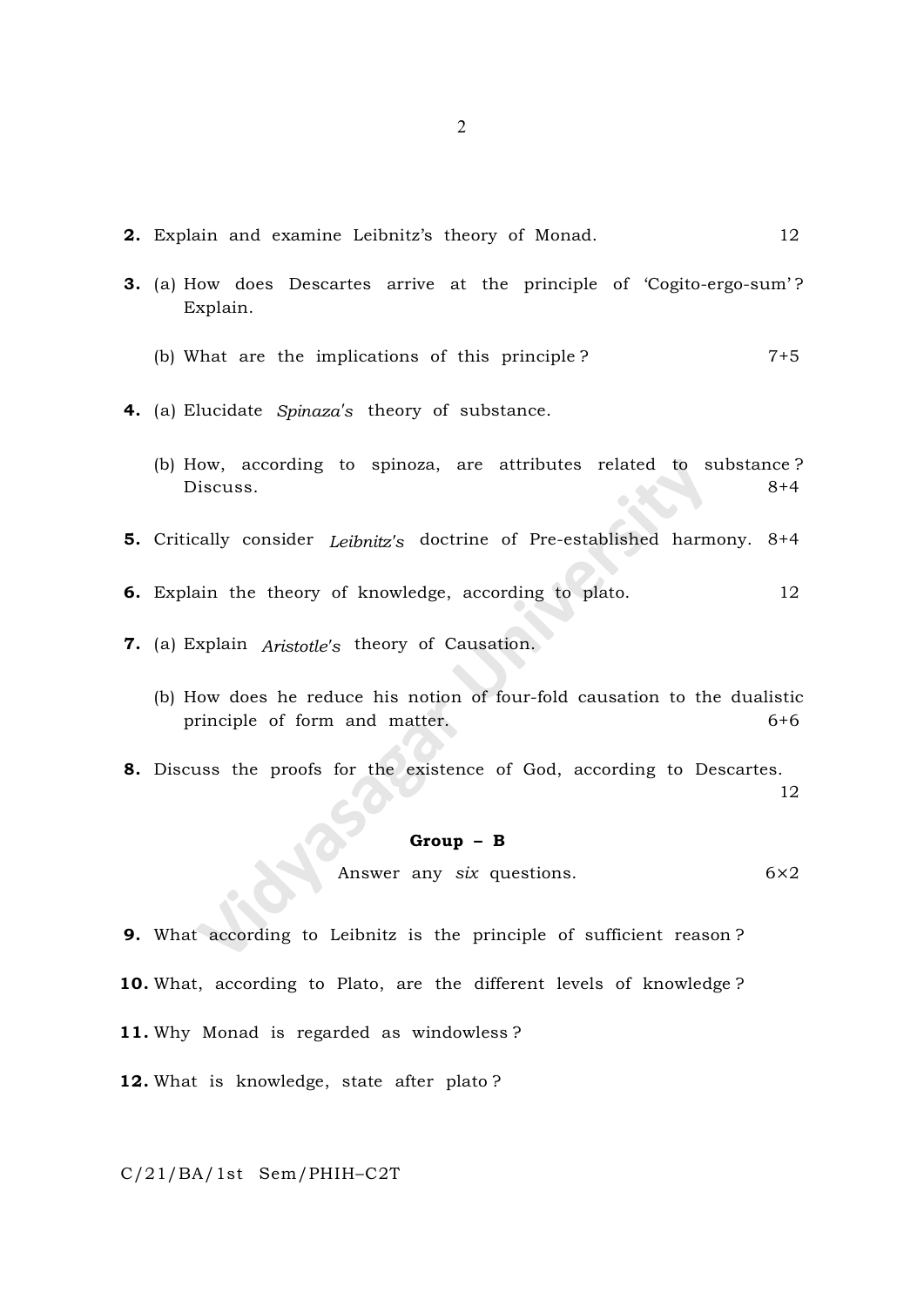- 13. Briefly state mind-body theory of 'interactionism'.
- 14. What is Pantheism?
- 15. What according to Descartes are the different types of ideas?
- 16. State the Natura Naturans and Natura Naturata in brief.
- 17. What is skepticism?
- 18. How does Leibnitz explain the innate ideas?

# $Group - A$

- $\theta$ ) Newer G2 BACAGE. OSOPA S2GEEG O2PER EP U2- $4\times12$
- R. (O) ESTENDIDE ELEGIST UDOGELE ETS NAETEDE VESEETEER (E)
	- (O) UPDATE AS DIEIR DA OAPASE LA.SI SODARA.A AEAEIO *(DAZGO)* UZCOG 0 b7?
- 2. Monad 3.C31.27 Leibnitz's 03230 312 3C320131 U21
- 2. (2) 2020 P20202 POLZEDINE L2N22 P2C20 Cogito-ergo-Sun ENEERIANE WENEEREE USI
	- (0) 2000 0.20.3722 229 60 00600 000220 ?

C/21/BA/1st Sem/PHIH-C2T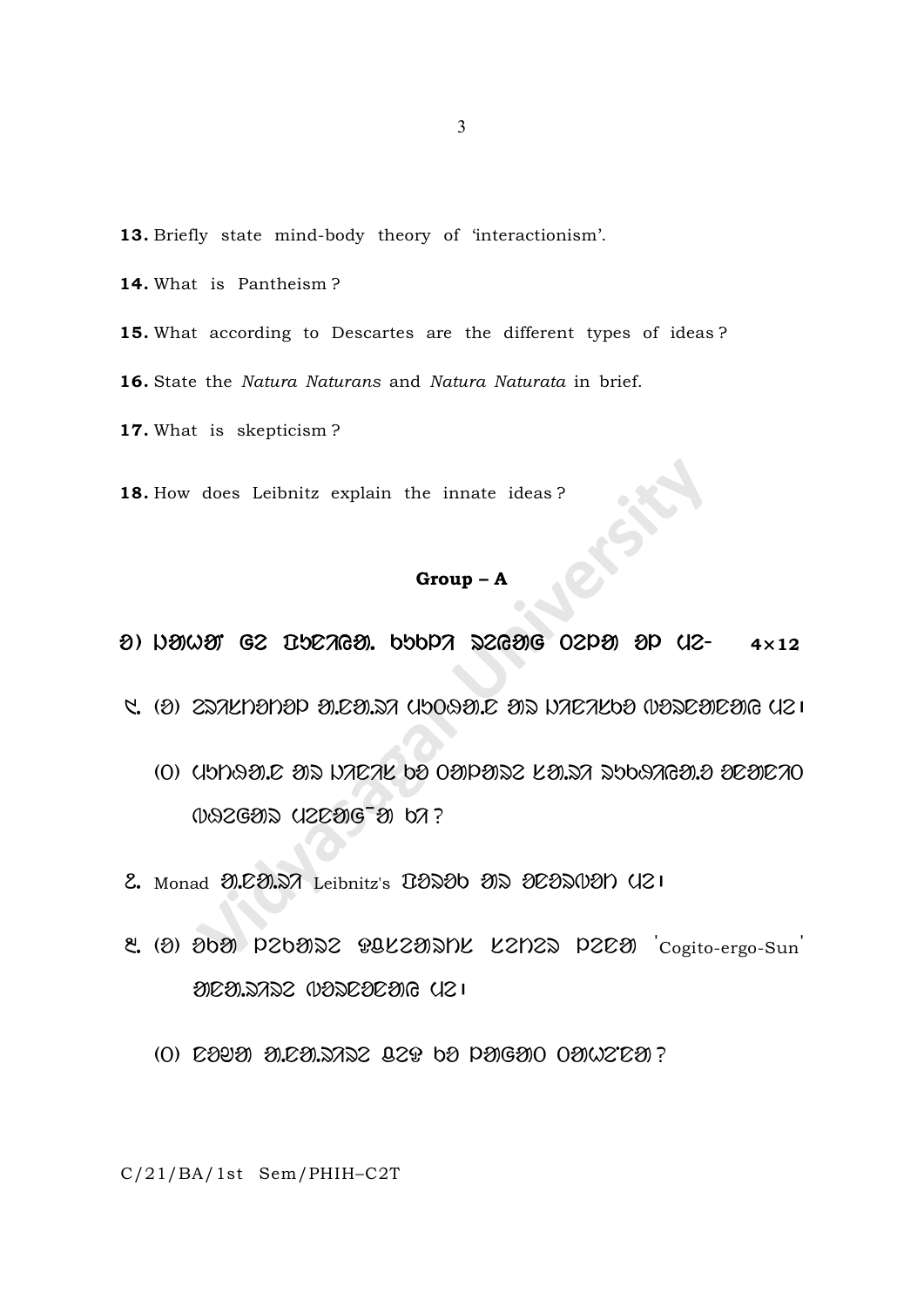- G. (2) Spinozacis 20 2022.27 (02)2 6200920020.209 2002 20 (21
	- (O) KIAEOZO PZOOR ODO PZOO GOE IOPODOOO OO EAKOO 021002620 0206020 021
- G. OPOBOE ON OO Leibnitz's M.C.M. DA UNANG OCENG OG MIDEUTING  $(120.5)$   $(121)$
- C. OPZNO PZ6002 OEON O.EO. SA WOSEOG UZI
- 2. (2) 227KH2H2P 31.CE1.27 62122C 62 0220220642 1
	- (O) PZOEE ET NAEAL OE (VEIEETS ELEELSA IOE PE(VEZ OETSE 00 020902 027696 99132 090909129 909 02091021
- C. PALZENNL PZOEIOZ BETPENTEEN EN BOOD BENDE ELE 0000002 RSKD0021

### $Group - B$

M) NAMAI GZ OPZPG GANAG PAPN ZSGAG OZPA  $8D$   $(12 6\times2$ 

C. Leibnitz's P202002 2007 0922 02022 202207 22 022 02 020221

C/21/BA/1st Sem/PHIH-C2T